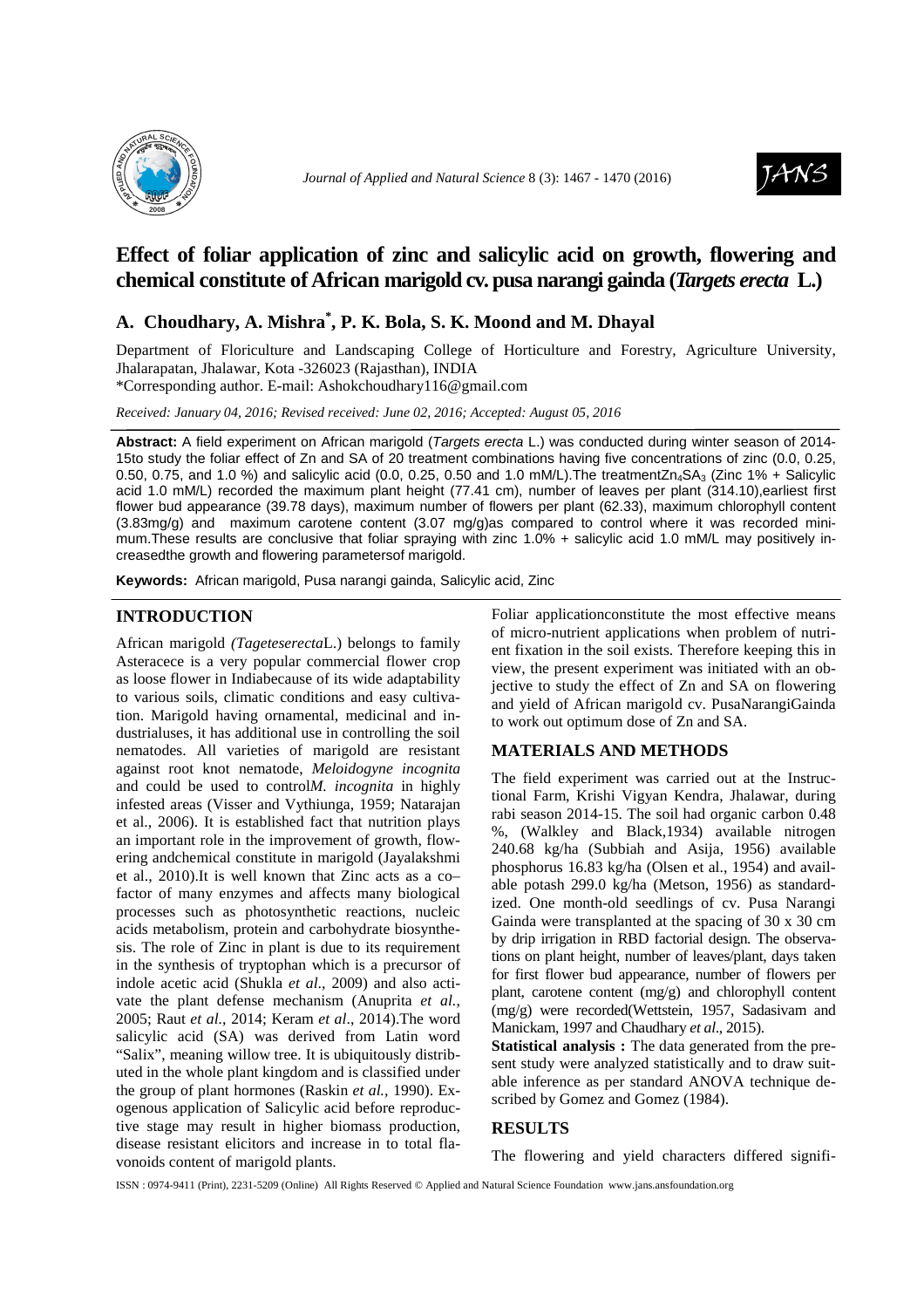cantly for the various zinc, salicylic acid levels and interactions of Zn x SA (Table 1&2).The maximum plant height (74.06 cm), number of leaves per plant (305.68), minimum days taken for first flower bud appearance (41.41 days), maximum number of flowers per plant (59.27), maximum (353.52 g), maximum carotene content  $(3.02 \text{ mg/g})$  and maximum chlorophyll content  $(3.61 \text{ mg/g})$  at  $Zn_4$  (Zinc 1.0 %). while the minimum plant height (55.01 cm), number of leaves per plant (244.04), maximum days taken for first flower bud appearance (43.99 days), minimum number of flowers per plant (51.11) minimum carotene content  $(2.73 \text{ mg/g})$  and minimum chlorophyll content  $(2.87 \text{ mg/g})$  were recorded with  $Zn_0$ .

The maximum plant height (67.42 cm), number of leaves per plant (290.22), minimum days taken for first flower bud appearance (40.94 days), maximum number of flowers per plant (58.69), maximum carotene content (2.89 mg/g) and maximum chlorophyll content  $(3.44 \text{ mg/g})$ at SA<sub>3</sub> (Salicylic acid 0.50 mM/L). Similarly, the minimum days taken for first flower bud appearance (43.95 days), minimum number of flowers per plant (50.72), lowest chlorophyll content (3.06mg/

g) and minimum carotene content  $(2.76 \text{ mg/g})$  were recorded with SA<sub>0</sub>.

The interaction of Zn & SA had the maximum plant height (77.41 cm), number of leaves per plant (314.10),earliest first flower bud appearance (39.78 days), maximum number of flowers per plant (62.33), maximum carotene content (3.07mg/g) and maximum chlorophyll content (3.87 mg/g) at  $Zn_4SA_3$ . While, the minimum plant height (50.12 cm), number of leaves per plant (189.78), longest first flower bud appearance (47.29 days), lowest chlorophyll content  $(2.57 \text{ mg/g})$ and minimum carotene content (2.63 mg/g) were recorded minimum number of flowers per plant (44.89) were recorded with control.

#### **DISCUSSION**

The increase in the growth characters with zinc and salicylic acid application might be attributed to synthesis of tryptophan which promotes intensity of auxins leading to more cell division and cell elongation, meristematic activity of the tissue and expansion of cells (Martin, 1966), enhanced the availability of macronu-

**Table 1.** Effect of Zinc and Salicylic acid on chemical constitute and growth of marigold.

| <b>Treatments</b>               | $C$ arotene $(mg/g)$ | Chlorophyll (mg/g) | Plant height (cm) | Number of leaves per plant |
|---------------------------------|----------------------|--------------------|-------------------|----------------------------|
| Zinc                            |                      |                    |                   |                            |
| $Zn_0$                          | 2.73                 | 2.87               | 55.01             | 244.04                     |
| $Zn_1$                          | 2.76                 | 3.08               | 59.74             | 254.20                     |
| Zn <sub>2</sub>                 | 2.80                 | 3.33               | 64.96             | 265.92                     |
| Zn <sub>3</sub>                 | 2.85                 | 3.45               | 69.84             | 288.50                     |
| $Zn_4$                          | 3.02                 | 3.61               | 74.06             | 305.68                     |
| CD at 5%                        | 0.01                 | 0.10               | 3.00              | 16.05                      |
| Salicylic acid                  |                      |                    |                   |                            |
| SA <sub>0</sub>                 | 2.76                 | 3.06               | 60.93             | 241.97                     |
| SA <sub>1</sub>                 | 2.82                 | 3.26               | 64.45             | 270.05                     |
| SA <sub>2</sub>                 | 2.86                 | 3.31               | 66.09             | 283.55                     |
| SA <sub>3</sub>                 | 2.89                 | 3.44               | 67.42             | 290.22                     |
| CD at 5%                        | 0.01                 | 0.09               | 2.68              | 14.35                      |
| Interaction                     |                      |                    |                   |                            |
| $Zn_0SA_0$                      | 2.63                 | 2.57               | 50.12             | 189.78                     |
| $Zn_0SA_1$                      | 2.71                 | 2.85               | 54.24             | 245.88                     |
| $Zn_0SA_2$                      | 2.77                 | 2.97               | 56.62             | 269.69                     |
| $Zn_0SA_3$                      | 2.80                 | 3.08               | 59.06             | 270.81                     |
| Zn <sub>1</sub> SA <sub>0</sub> | 2.70                 | 2.90               | 56.77             | 208.92                     |
| $Zn_1SA_1$                      | 2.72                 | 3.03               | 59.60             | 257.88                     |
| Zn <sub>1</sub> SA <sub>2</sub> | 2.79                 | 3.11               | 60.84             | 270.81                     |
| $Zn_1SA_3$                      | 2.83                 | 3.26               | 61.73             | 279.38                     |
| $Zn_2SA_0$                      | 2.73                 | 3.15               | 61.28             | 242.81                     |
| $Zn_2SA_1$                      | 2.81                 | 3.35               | 64.96             | 262.65                     |
| $Zn_2SA_2$                      | 2.83                 | 3.36               | 66.23             | 276.04                     |
| $Zn_2SA_3$                      | 2.84                 | 3.47               | 67.35             | 282.18                     |
| Zn <sub>3</sub> SA <sub>0</sub> | 2.79                 | 3.23               | 68.21             | 268.89                     |
| $Zn_3SA_1$                      | 2.86                 | 3.48               | 69.02             | 287.43                     |
| $Zn_3SA_2$                      | 2.89                 | 3.50               | 70.55             | 293.08                     |
| $Zn_3SA_3$                      | 2.88                 | 3.58               | 71.56             | 304.61                     |
| $Zn_4SA_0$                      | 2.97                 | 3.43               | 68.22             | 299.46                     |
| $Zn_4SA_1$                      | 3.01                 | 3.59               | 74.44             | 300.81                     |
| $Zn_4SA_2$                      | 3.03                 | 3.63               | 76.18             | 308.33                     |
| $Zn_4SA_3$                      | 3.07                 | 3.83               | 77.41             | 314.10                     |
| CD at 5%                        | 0.03                 | 0.21               | $_{\rm NS}$       | 32.10                      |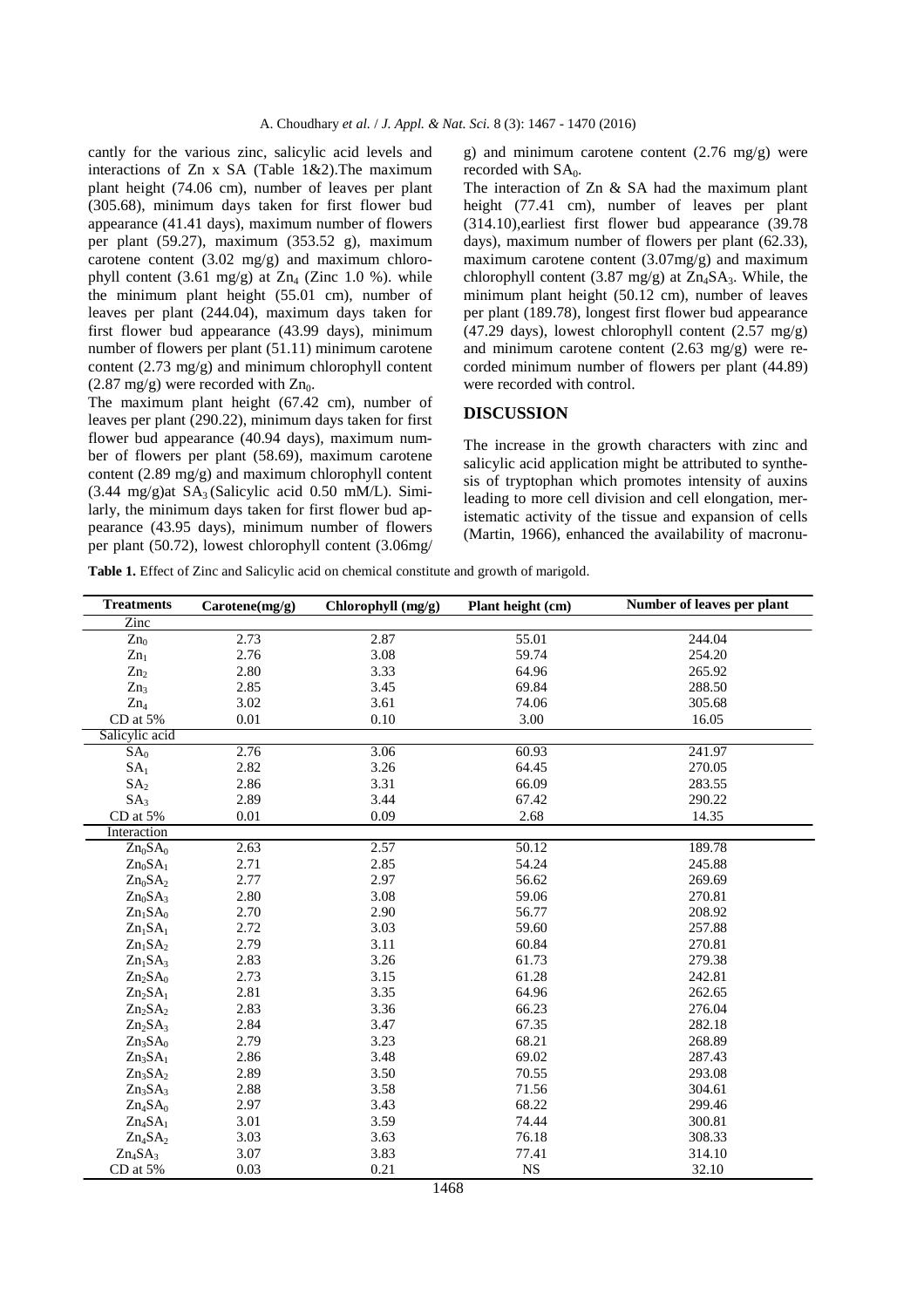|  | A. Choudhary et al. / J. Appl. & Nat. Sci. 8 (3): 1467 - 1470 (2016) |  |  |  |  |  |  |  |
|--|----------------------------------------------------------------------|--|--|--|--|--|--|--|
|--|----------------------------------------------------------------------|--|--|--|--|--|--|--|

| <b>Treatments</b>               | First flower bud appearance (DAT) | Number of flowers per plant |  |  |
|---------------------------------|-----------------------------------|-----------------------------|--|--|
| Zinc                            |                                   |                             |  |  |
| $Zn_0$                          | 43.99                             | 51.11                       |  |  |
| $Zn_1$                          | 42.94                             | 53.48                       |  |  |
| Zn <sub>2</sub>                 | 42.68                             | 54.38                       |  |  |
| Zn <sub>3</sub>                 | 41.70                             | 56.98                       |  |  |
| $Zn_4$                          | 41.41                             | 59.27                       |  |  |
| CD at 5%                        | 0.91                              | 2.05                        |  |  |
| Salicylic acid                  |                                   |                             |  |  |
| SA <sub>0</sub>                 | 43.95                             | 50.72                       |  |  |
| SA <sub>1</sub>                 | 42.95                             | 54.04                       |  |  |
| SA <sub>2</sub>                 | 42.35                             | 56.69                       |  |  |
| SA <sub>3</sub>                 | 40.94                             | 58.69                       |  |  |
| CD at 5%                        | 0.82                              | 1.83                        |  |  |
| Interaction                     |                                   |                             |  |  |
| $Zn_0SA_0$                      | 47.29                             | 44.89                       |  |  |
| $Zn_0SA_1$                      | 43.72                             | 50.60                       |  |  |
| $Zn_0SA_2$                      | 42.98                             | 53.52                       |  |  |
| $Zn_0SA_3$                      | 41.99                             | 55.42                       |  |  |
| Zn <sub>1</sub> SA <sub>0</sub> | 44.10                             | 49.50                       |  |  |
| Zn <sub>1</sub> SA <sub>1</sub> | 43.41                             | 52.46                       |  |  |
| Zn <sub>1</sub> SA <sub>2</sub> | 42.56                             | 54.98                       |  |  |
| $Zn_1SA_3$                      | 41.70                             | 56.98                       |  |  |
| $Zn_2SA_0$                      | 43.84                             | 50.28                       |  |  |
| $Zn_2SA_1$                      | 43.33                             | 53.45                       |  |  |
| $Zn_2SA_2$                      | 42.45                             | 55.89                       |  |  |
| $Zn_2SA_3$                      | 41.10                             | 57.89                       |  |  |
| $Zn_3SA_0$                      | 42.35                             | 52.26                       |  |  |
| Zn <sub>3</sub> SA <sub>1</sub> | 42.24                             | 55.96                       |  |  |
| $Zn_3SA_2$                      | 42.10                             | 58.84                       |  |  |
| $Zn_3SA_3$                      | 40.14                             | 60.84                       |  |  |
| $Zn_4SA_0$                      | 42.17                             | 56.67                       |  |  |
| $Zn_4SA_1$                      | 42.05                             | 57.75                       |  |  |
| $Zn_4SA_2$                      | 41.67                             | 60.33                       |  |  |
| $Zn_4SA_3$                      | 39.78                             | 62.33                       |  |  |
| CD at 5%                        | 1.83                              | 3.96                        |  |  |

**Table 2.** Effect of zinc and salicylic acid on flowering parameter of marigold.

trients (Chattopadhyay, 1994; Keram et al., 2014) and also increased number of internodes (Jaiwal and Bhambie, 1989). The salicylic acid could be attributed to its bio regulator effects on physiological and biochemical processes in plant and increased the number of nodes in plant (El-Tayeb, 2005). The present results are in conformity with the results of Pacheco *et al.*  (2013) in marigold, Sharma *et al*. (2013) in gladiolus and Anwar *et al.* (2014) in tuberose. The increase in the flower characters with zinc and salicylic acid application might beattributed to more tryptophan production which acts as a precursor of auxin which increases the vegetative growth and leads to production of more food material, which in turn might have been utilized for better development of flowers (Muthumanickam, 1999). The salicylic acid might have altered the biophysical properties of cell wall and also there is a synergistic effect of salicylic acid and auxins (Padmapriya and Chezhiyan, 2002).The present results are in conformity with the results of Singh *et al.* (2012) in gladiolus, Pacheco *et al.* (2013) in marigold and An-

war *et al.* (2014) in tuberose. Days taken for first flower bud appearance may be due to zinc which acts as a co–factor of many enzymes and affects many biological processes thereby induces early flowering (El-Seifi and Esmael, 1997) While, the salicylic acid functioned as endogenous growth regulator of flowering as florigenic effects (Raskin *et al*., 1992). The findings of this investigation are in line with of Pacheco *et al.*  (2013) in marigold*.*

Maximum number of flower per plant might be due the application of zinc and salicylic acid which plays vital role for extended vegetative growth, pollen function, fertilization, metabolism of RNA, proteins and DNA formation (Pandey *et al.,* 2006).Similar results are also reported by Reddy and Rao (2012) in gerbera.

The application of zinc and salicylic acid provided maximum chlorophyll content due to stimulative effect of salicylic acid and zinc causing antioxidantal scavenging effect to protect chloroplasts (Bowler *et al*., 1992). The increase in carotene content with salicylic acid and zinc might be attributed to the effect of these